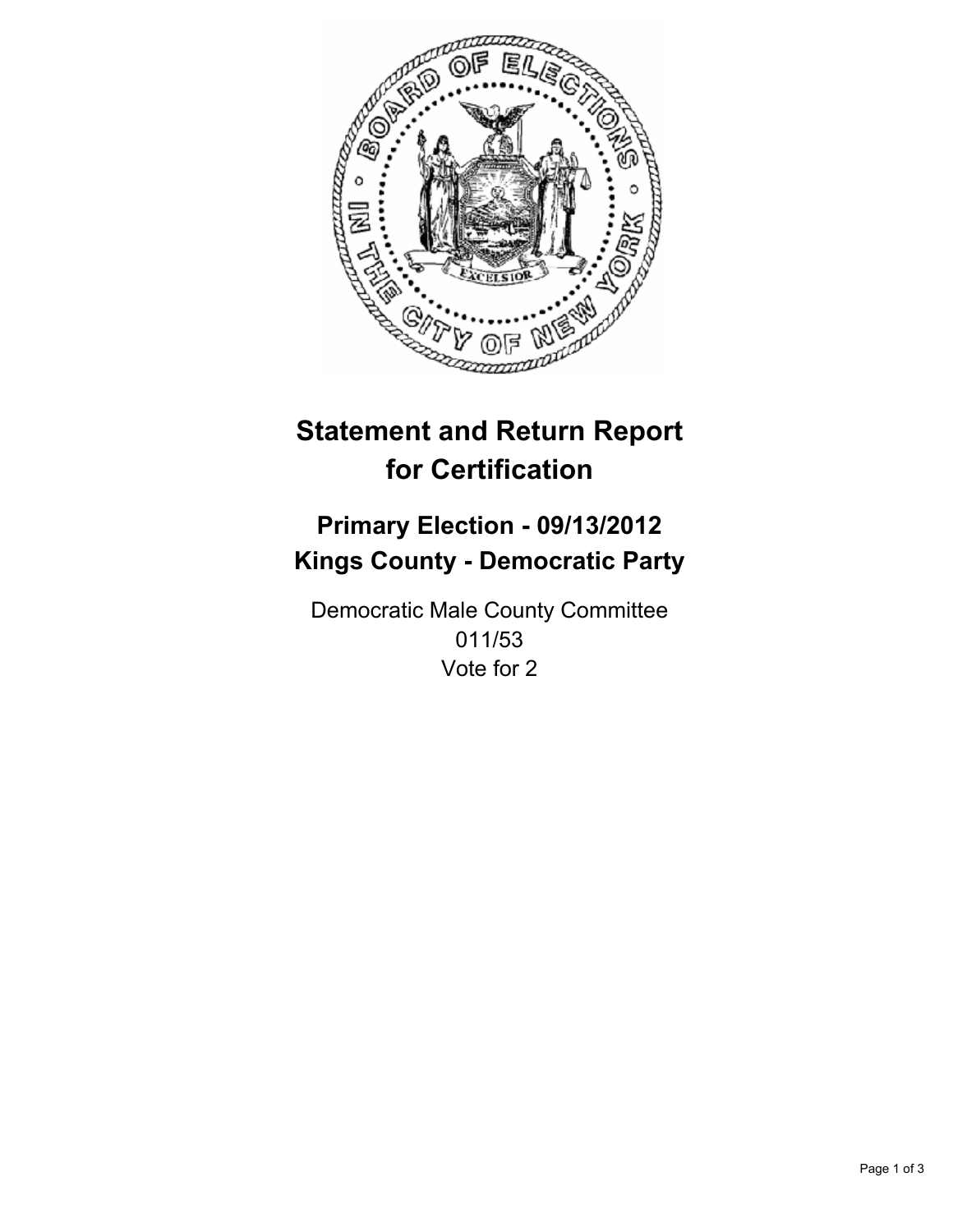

## **Assembly District 53**

| <b>PUBLIC COUNTER</b>                                    | 46 |
|----------------------------------------------------------|----|
| <b>EMERGENCY</b>                                         | 0  |
| ABSENTEE/MILITARY                                        | 0  |
| <b>FEDERAL</b>                                           | 0  |
| <b>SPECIAL PRESIDENTIAL</b>                              | 0  |
| AFFIDAVIT                                                | 3  |
| <b>Total Ballots</b>                                     | 49 |
| Less - Inapplicable Federal/Special Presidential Ballots | 0  |
| <b>Total Applicable Ballots</b>                          | 49 |
| <b>ANTONIO REYNOSO</b>                                   | 20 |
| <b>JOSE CARCAMO</b>                                      | 15 |
| <b>LARRY FERNANDEZ</b>                                   | 14 |
| UNATTRIBUTABLE WRITE-IN (WRITE-IN)                       | 1  |
| <b>Total Votes</b>                                       | 50 |
| Unrecorded                                               | 48 |